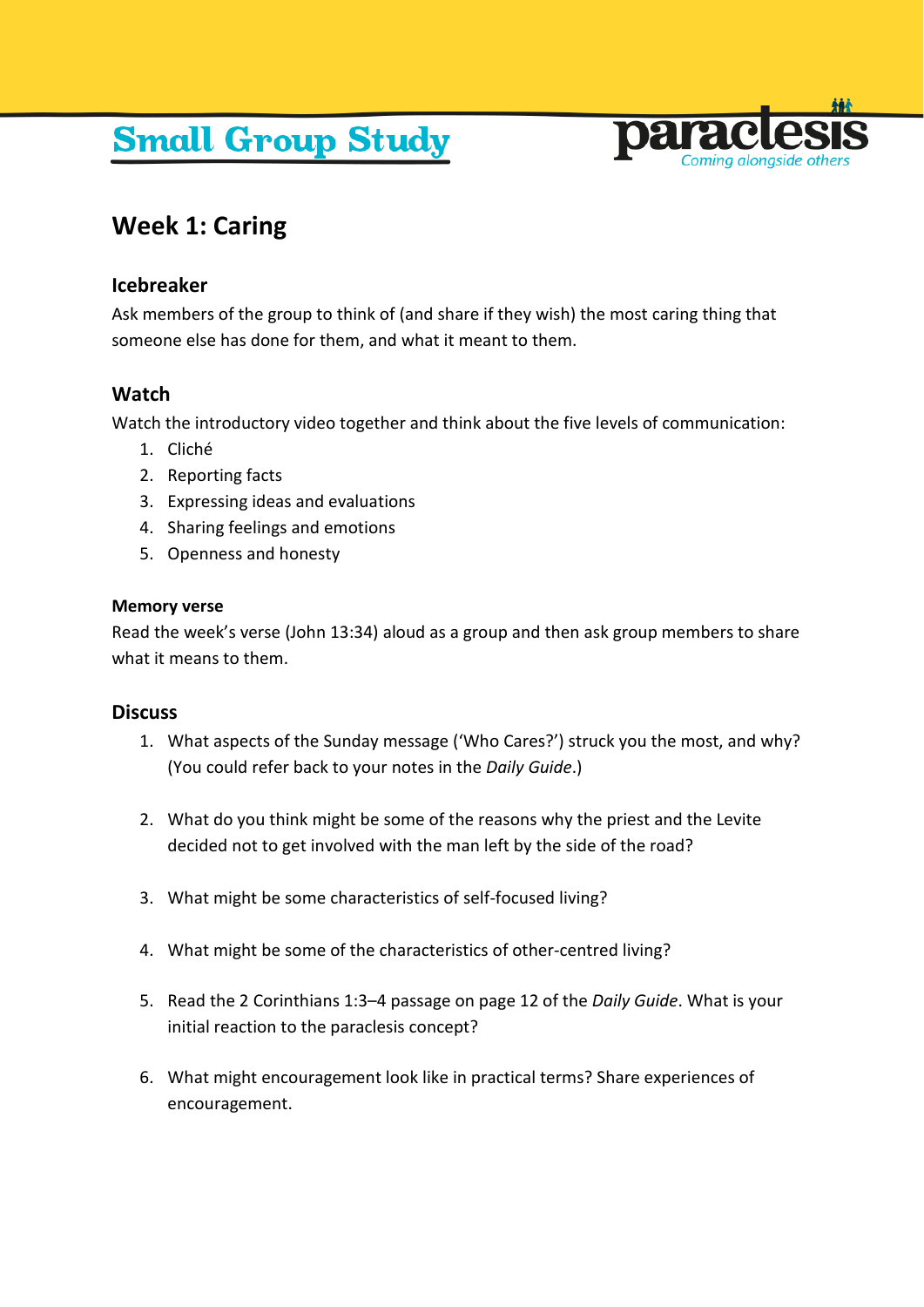- 7. What do you think of John Powell's assertion that 'I am afraid to tell you who I am because if I tell you who I am, you might not like who I am, and that is all I have to give'?
- 8. How might the fear of rejection and unacceptance affect us in engaging with others? And how does this relate to the five levels of communication?

## **Do**

In this first week of the series, the **Tips for journeying together** in the *Daily Guide* have been focused on the idea of awareness. Share together how you have been getting on with these tips, and then complete the following practical exercise on the ability to encourage sensitively.

#### **Encouraging words …**

An encourager uses words wisely and sensitively, in such a way that they will build others up. Ephesians 4:29 says, '*Do not let any unwholesome talk come out of your mouths, but only what is helpful for building others up according to their needs, that it may benefit those who listen'* (NIV).

**Give out paper and pens** to the group. Ask the group to **jot down** a list of reasons why the following statements might be insensitive:

- 'You need more faith.'
- 'Praise the Lord anyway.'
- 'You shouldn't feel like that.'
- 'It might never happen.'

Can you think of other insensitive statements that are sometimes made? Or ones you may have made recently? **(Write them down and/or discuss.)**

Now **jot down and/or discuss** some statements that are:

- Prompted by love (Prov. 15:23) eg: 'I may not be able to help but I am a good listener and I care.'
- Chosen with care (Prov. 25:11) eg: 'I sense you are struggling at the moment. If you need someone to share with I am happy to make the time.'
- Spoken with tenderness (Prov. 12:25) eg: 'Thanks for sharing that, I know it wasn't easy for you and I sense something of the pain you are feeling.'